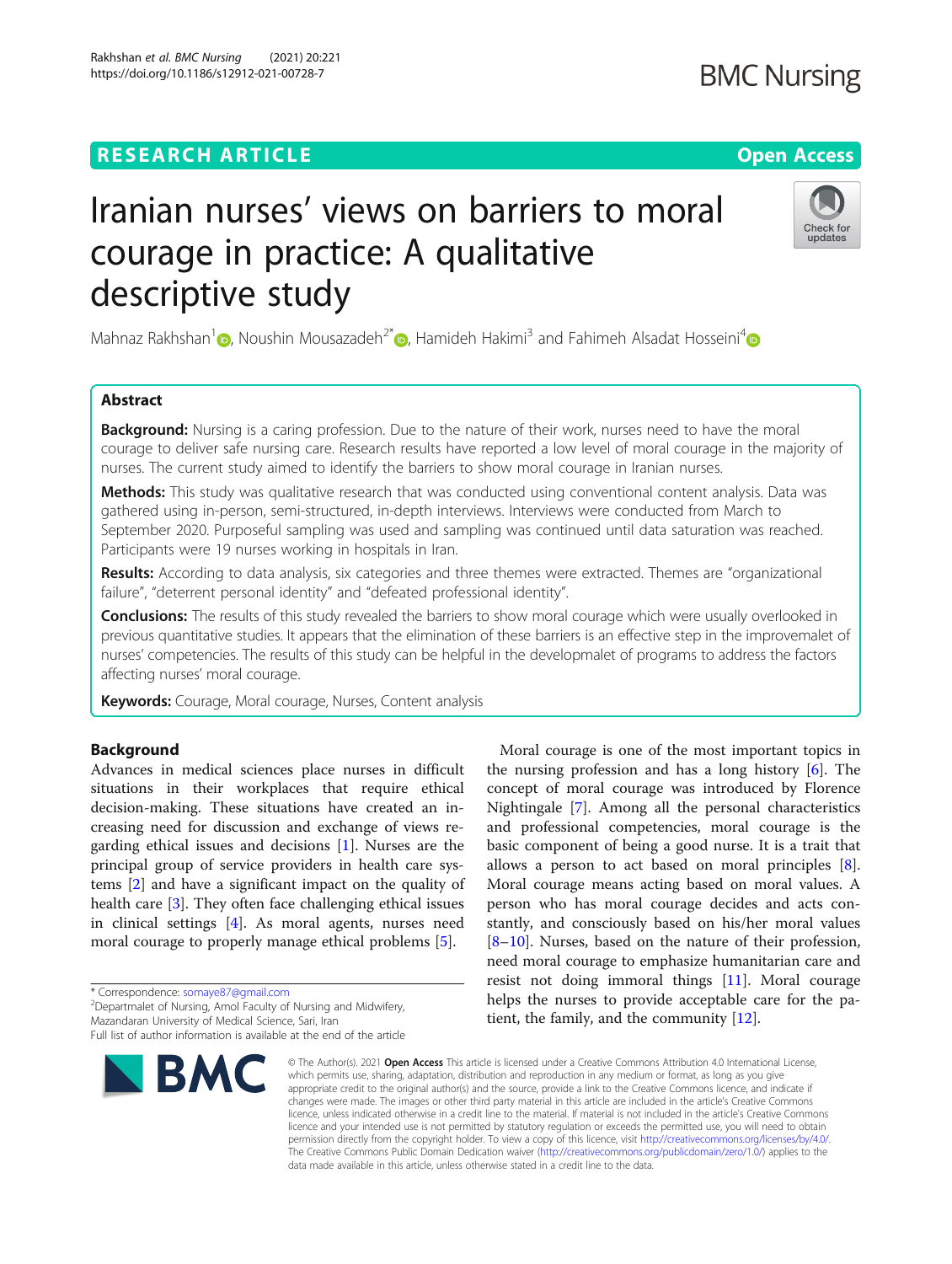Moral courage leads to the reduction of moral distress [[13](#page-7-0)–[16](#page-7-0)], personal and professional developmalet [[17](#page-7-0), [18\]](#page-7-0), motivation, acquisition of skills, and maintenance of the body of knowledge in nurses  $[19]$  $[19]$ . In the absence of moral courage, the provision of nursing care can be affected negatively and may lead to immoral behavior [\[18](#page-7-0)]. Nurses' courageous decisions to achieve ethical goals can prevent ethical conflicts [[20\]](#page-7-0). Also, having moral courage in the face of moral challenges can maintain moral frameworks and prevent moral chaos [[14\]](#page-7-0). Murray [[21\]](#page-7-0) states that strengthening moral courage can play an important role in the prevention of the undesirable consequences of moral challenges that typically arise in therapeutic settings  $[21]$  $[21]$ . The findings of some previous studies showed a low level of moral courage in nurses [[22,](#page-7-0) [23](#page-7-0)], and some of them reported a moderate level of moral courage in nurses [[13](#page-7-0), [15,](#page-7-0) [22](#page-7-0)]. The results of previous studies have shown that personal and professional factors [\[24](#page-7-0)] along with organizational culture and leadership style [[25\]](#page-7-0) can affect nurses' moral courage. Nurses try to adhere to their moral principles and values in situations such as protecting the patient, giving bad news, caring for a patient with infectious disease, and inappropriate care by immoral coworkers. Fear of negative reactions from co-workers, losing their job, widespread emotional reactions, and violence forced them to avoid moral action. As a result, they may experience depression, guilt, and anger and they may feel being worthless and powerless [[26](#page-7-0), [27](#page-7-0)]..

Moral courage is an essential issue in the nursing profession. It may impact the quality of care provided by nurses [[10\]](#page-7-0). Low moral courage is common among nurses and it should be enhanced by developing courage and adherence to ethical principles in them [\[28](#page-7-0)]. The promotion of moral courage requires the identification of relevant factors [[29](#page-7-0)]. Limited studies have been conducted to identify barriers to the formation of moral courage in nurses.

Studies on moral courage have often examined this concept with quantitative approaches. However, the use of quantitative approaches to identify individuals' beliefs and values about phenomalea, that are somehow related to human interactions, do not have the required flexibility and depth [[30](#page-7-0)]. In this regard, qualitative methods are being mainly used to identify human emotions and perceptions [[31](#page-7-0)]. The qualitative methodology provides an opportunity to answer questions that are centered on social experience. They are based on the assumption that acquiring knowledge about human beings is impossible without describing and explaining their beliefs and perceptions in their cultural and social contexts [[32](#page-7-0)]. Therefore, the use of qualitative methods gives depth and richness to the findings that are not comparable to quantitative research methods [[33\]](#page-7-0). Moral courage is the ability to stand on to do the right thing based on moral values when compared with known risks to face. Without moral courage, the brightest virtues rust from lack of use, and with it, a more ethical world is built piece by piece [\[34](#page-7-0)], So the present study was conducted to explain the barriers to moral courage formation of nurses working in hospitals in Iran.

#### Methods

The study was conducted using a descriptive exploratory qualitative design with a conventional content analysis approach.

#### Participant & Research Context

Study participants were 19 nurses who were working in different wards of hospitals in Mazandaran and Guilan provinces, Iran. These provinces are located in the North of Iran. Participants were invited from six hospitals in Rasht and Amol. They were selected by the purposive sampling method and invited to participate in the study. Inclusion criteria were having at least one year of work experience and willingness to participate in the study. The study participants were informed that they could stop their interview at any time they want.

#### Data collection

In-person, in-depth, semi-structured interviews were the data collection method which was conducted via Skype or telephone. If the participants preferred to communicate face to face, the interview was conducted with safety protocols in a private room. The time of the interview was determined by the agreemalet of the participants. The second author (N.M.) who has a background in nursing and is interested in ethical issues, arranged and conducted all the interviews.

After receiving ethical clearance the interviewer attended the hospitals and presented herself and the study aims to the hospital managemalet. Study participants were chosen based on inclusion criteria. The consent forms were sent to the participants by email and they sent the filled form back before the interview. According to inclusion criteria, the researcher informed the participants three days before the interview, and if desired, the time and place of the interview were determined by them, and the day before the interview, the necessary coordination was made with them. To maintain Participants' safety and convenience and to freely express their experiences and thoughts, according to participants' preferences, interviews were undertaken in their house or a private room in the hospital. But due to the COVID-19 pandemic, some interviews were conducted by telephone or Skype with the agreemalet of the researcher and the participants.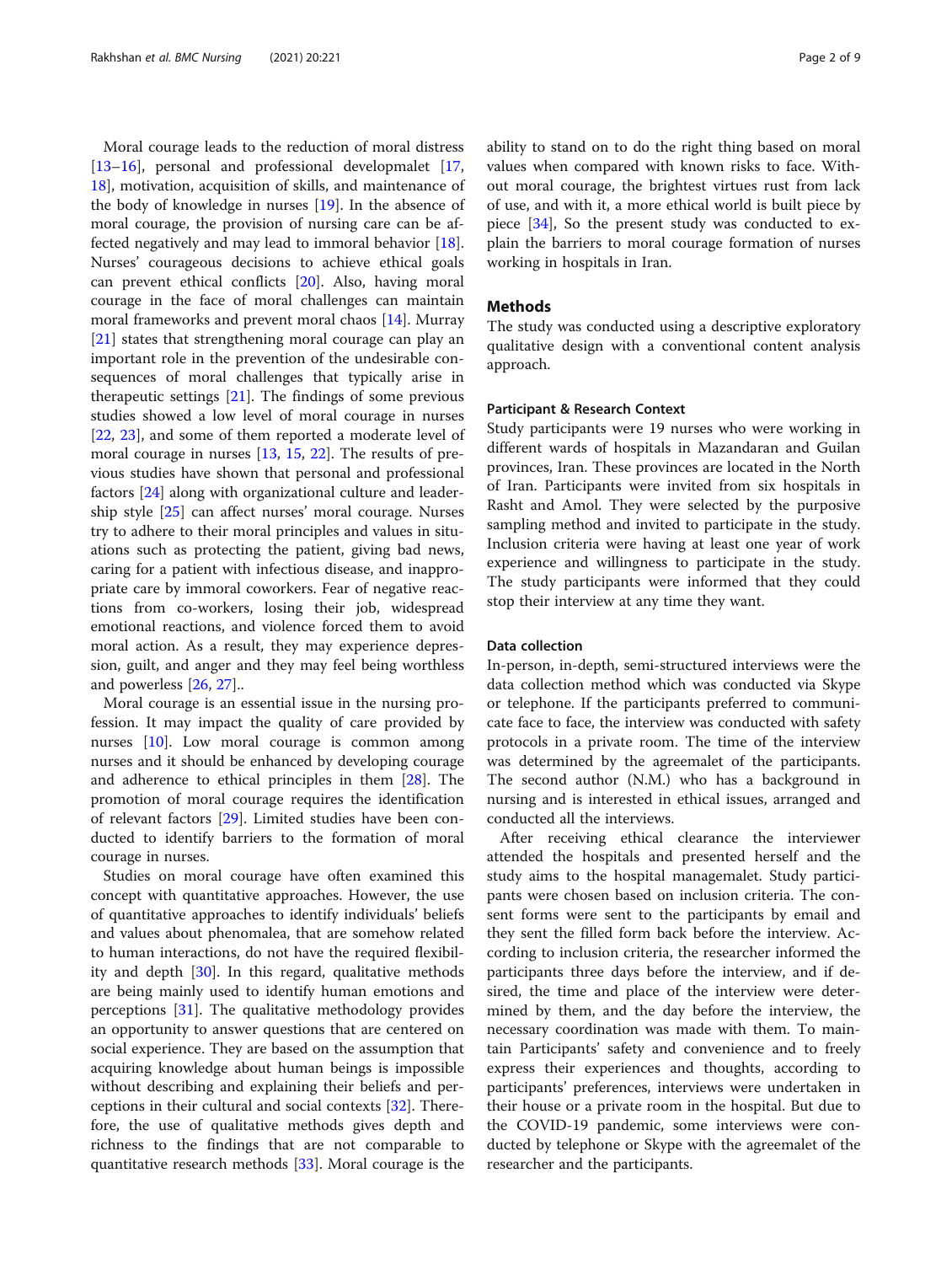as follow: In the workplace, how do you behave when your professional principles are violated?

lasted between 35 and 50 min. Interview questions were

In your opinion, what is moral courage in nursing?

What are the obstacles to show moral courage in nursing?

What prevents you from making moral decisions?

Follow-up questions such as "Can you explain more?", "What do you mean?", "Explain what you mean by an example from your personal experience?", "Why? And how? were asked to reach the objectives of the research and to clarify the participants' answers. The interviews continued until the data saturation was achieved and no new data was added.

#### Data analysis

Data were analyzed using the conventional content analysis approach [\[35\]](#page-7-0). After each interview, the entire text of the interview was transcribed. In the next step, to get a general understanding of the content, the whole text was read several times. Then the meaning units were chosen and the initial codes were extracted. The codes were then classified based on their similarities and differences. Finally, the latent content of the data was extracted.

#### Rigor

Prolonged engagemalet with the phenomaleon and devoting sufficient time to data collection and continuous review were two methods that were used to increase credibility. From the beginning, the researcher established a good relationship with the participants to collect data. To ensure the accuracy of the findings and their relevance to the transcripts, the interviews were checked with the codes and categories by three professors (Peer debriefing). They were experts in qualitative research and nursing. Interviews and codes were also presented to four study participants, who stated that the findings were consistent with their understanding and interpretation. The researcher reduced the likelihood of bias in collecting, analyzing, and coding participants' statemalets and improved credibility by limiting the literature review at the beginning of the study. To achieve dependability, all stages of the work were independently examined by external observers (qualitative researchers). To increase the confirmability, all steps of data collection and analysis were described and explained step by step, which was done through step-by-step repetition and auditing. While qualitative studies cannot have generalizability, the researchers provided information about the selection of participants, data collection, and work process along with clear descriptions of the data and results [[36\]](#page-7-0).

#### Results

Participants in the study were 19 nurses working in hospitals in different provinces of Iran. The majority of participants were female and married. Among them, three had a master's degree, one had an associate degree, one was a Ph.D. student and the rest had a bachelor's degree. Their age range was 24–49 years, Most of the participants were in the age range of 36–40 years. and they had 1–25 years of work experience, The majority of them had work experience between 11 and 15 years. Table [1](#page-3-0) shows the demographic characteristics of the participants.

Three themes were extracted from the data analysis: organizational failure, deterrent personal identity, and defeated professional identity. Also, 1120 codes, six categories, and 18 sub-categories emerged (Table [2](#page-3-0)).

#### Organizational failure

Organizational failure was formed based on two subcategories: Repressive environmalet and Mismanagemalet.

#### Repressive environmalet

In this study, the Repressive environmalet was interpreted by the unethical climate, inadequate training, defective communication, and lack of powerful role models.

The unethical climate was one of the issues maletioned by the participants. Participant 5:

We are working in an environmalet that does not pay much attention to the ethics and ethical aspects of practice.

Inadequate training and lack of familiarity with ethical concepts and issues were among the nurses' concerns. The majority of nurses stated that they are not very familiar with ethical concepts.

I can say that in all the years that I have worked here, I have not had an in-service training class that is related to ethics or especially moral courage, and this is not a good thing at all.

Inadequate and inefficient communication between nurses and physicians, nurses with nursing managers, and other staff, and lack of cooperation and coordination among health team members were maletioned as another barrier to moral courage among nurses.

When I see an immoral act by a doctor, I have to be silent and not say anything because if I say something, he/she will scream at me.

The lack of brave nurses and role models was another barrier to moral courage that was raised by nurses. (Participant 11).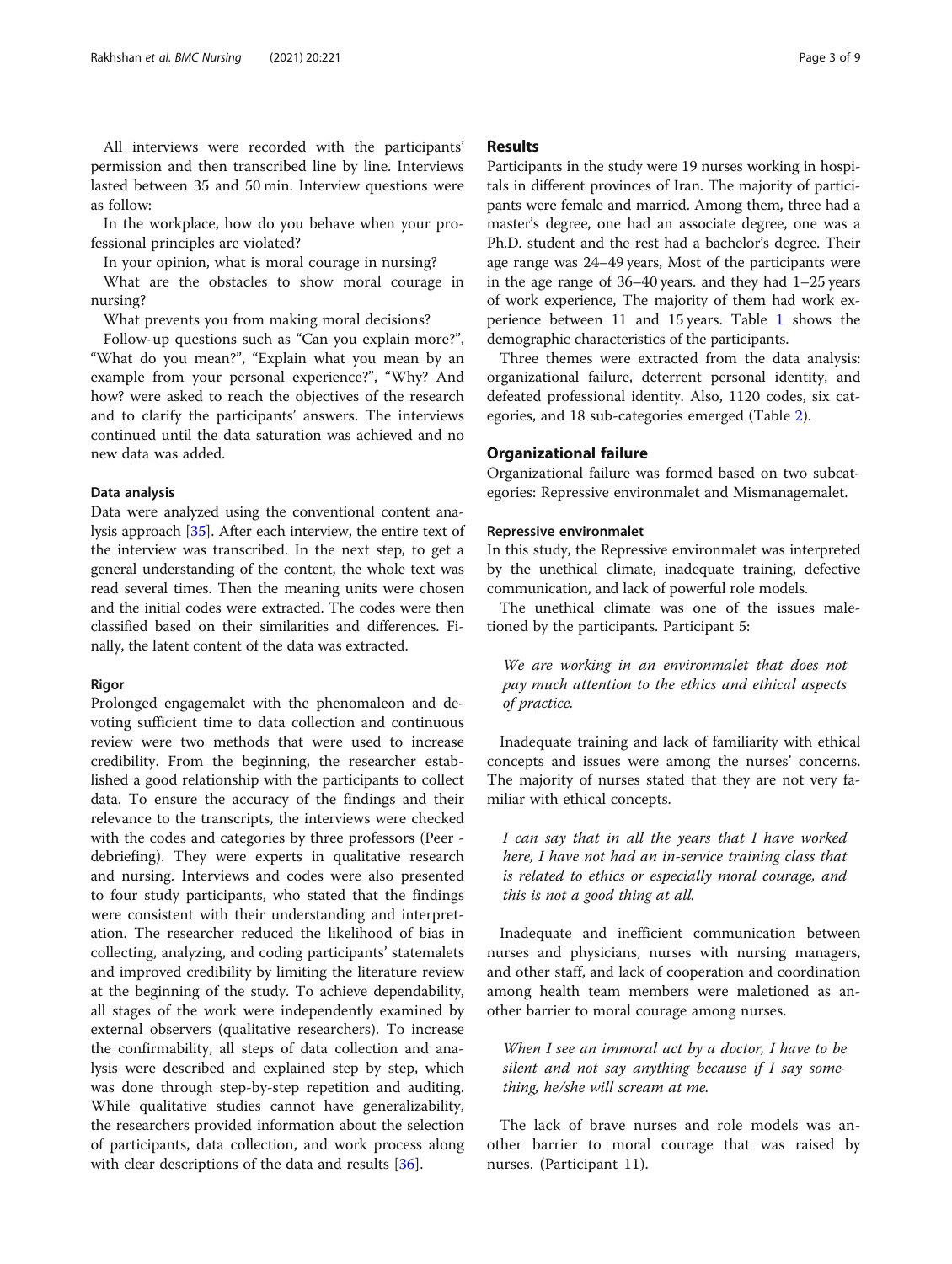| Participant    | Sex    | <b>Marital status</b> | <b>Educational Status</b> | Departmalet<br><b>Or</b><br>ward |
|----------------|--------|-----------------------|---------------------------|----------------------------------|
| $\mathbf{1}$   | Female | Married               | <b>BSc</b>                | ICU                              |
| $\overline{2}$ | Female | Married               | Associate degree          | Endoscopy                        |
| 3              | Male   | Single                | BSc                       | Internal                         |
| $\overline{4}$ | Female | Single                | Phd student               | ICU                              |
| 5              | Female | Single                | <b>BSc</b>                | Neurosurgery                     |
| 6              | Male   | Married               | <b>MSc</b>                | <b>ENT</b>                       |
| 7              | Female | Married               | <b>BSc</b>                | General surgery                  |
| 8              | Female | Single                | <b>BSc</b>                | Liver transplantation            |
| 9              | Male   | Married               | <b>BSc</b>                | P ICU                            |
| 10             | Female | Single                | <b>MSc</b>                | CCU                              |
| 11             | Male   | Single                | <b>BSc</b>                | Infectious                       |
| 12             | Female | Married               | <b>BSc</b>                | Emergency                        |
| 13             | Female | Married               | <b>BSc</b>                | Dialysis                         |
| 14             | Female | Single                | <b>BSc</b>                | Emergency                        |
| 15             | Female | Single                | <b>BSc</b>                | <b>T.ICU</b>                     |
| 16             | Female | Single                | <b>MSc</b>                | Thalassemia                      |
| 17             | Male   | Married               | <b>BSc</b>                | Cardiac                          |
| 18             | Female | Married               | <b>BSc</b>                | Internal                         |
| 19             | Male   | Married               | BSc                       | Orthopedic                       |

#### <span id="page-3-0"></span>Table 1 Demographic characteristics of participants

Table 2 Main themes, category, and sub-category of the barriers of moral courage

| <b>Themes</b>                  | <b>Categories</b>                  | <b>Sub-Categories</b>                  |
|--------------------------------|------------------------------------|----------------------------------------|
| Organizational failure         | Repressive environmalet            | Unethical climate                      |
|                                |                                    | Inadequate training                    |
|                                |                                    | Defective communication                |
|                                |                                    | Lack of powerful role models           |
|                                | Mismanagemalet                     | Aimless assessmalet and evaluation     |
|                                |                                    | Unsupportive managers                  |
| Deterrent personal identity    | Individual characteristics barrier | job interest lack of                   |
|                                |                                    | Lack of job motivation                 |
|                                |                                    | Moral silence                          |
|                                |                                    | low self-esteem                        |
|                                | Job conservation                   | Fear of outcomes                       |
|                                |                                    | Being self-centered                    |
|                                |                                    | Job insecurity                         |
| Defeated professional identity | Physician paternalism              | Doctors who think they know everything |
|                                |                                    | The concentration of power in medicine |
|                                | Damage professional identity       | Professional dependency                |
|                                |                                    | Professional powerlessness             |
|                                |                                    | Defective professional status          |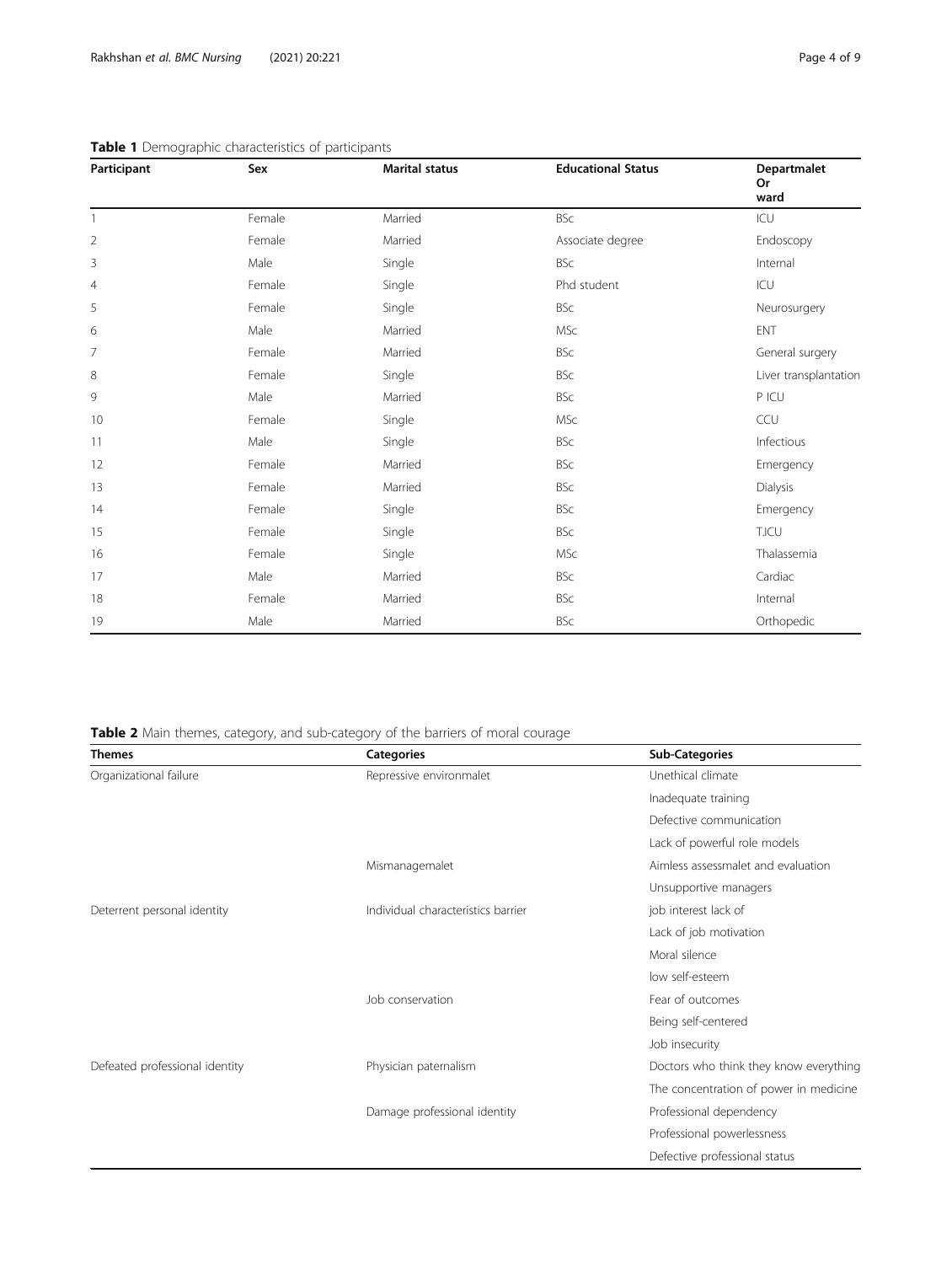We do not have courageous nurses who can be a role model and we can learn from them.

#### Mismanagemalet

This category had two sub-categories including Aimless assessmalet and evaluation and unsupportive managers which was another barrier to nurses' moral courage.

Participant 10 said:

"The evaluations are only based on documalets. It means that whatever you have recorded is acceptable, even if it is a lie. In this case, you will try to just documalet instead of care".

Nurses believed that they needed support to be able to demonstrate their abilities. From the participants' point of view, having a supportive manager is an important factor in strengthening their moral courage. On the other hand, if people who do work morally are not supported, they will be isolated.

I work in the Intensive Care Unit and most of the time I have to decide and act independently. If I make a wrong decision, the managers will not support me. (Participant 9).

#### Deterrent personal identity

This theme is derived from two categories: individual characteristics barriers and job conservatism.

#### Individual characteristics barriers

Some of the participants explained the lack of courage by the existence of some personal characteristics that hinder their courage. They maletioned lack of job interest, lack of job motivation, moral silence, and low selfconfidence as important factors in this regard.

From the participants' point of view, interest in the profession is one of the most important factors in the developmalet of moral courage.

".... I was not interested in this profession from the beginning, so I am not looking for morality and immorality in my actions ..." (Participant 12).

Lack of job motivation is another emerged subcategory.

"The job and working conditions are so bad that we have no incentive to do a better job at all" (Participant 18).

Based on the participants' point of view, moral silence is a phenomaleon in which nurses refuse to commalet on issues for various reasons and remain silent.

"Most nurses are not characteristically brave and prefer to remain silent when they are in a position to express their moral opinions" (Participant 6).

From the participants' point of view, Self-belief was the level of self-importance that any person had for him/ herself. This view determines how one feels about himself/herself compared to others. Self-confidence is a part of human nature. Since nurses in the treatmalet environmalet are in close contact with doctors, it seems that they believe that they are less than doctors and they have lost faith in their competencies.

"Many times, I wanted to say something or do something, but I was worried about making a mistake, so I did not do it" (Participant 14).

#### Job conservation

Some occupational, organizational, and individual issues lead nurses to be risk-averse and cautious and not to interfere in the other's work. Fear of outcomes, being self-centered, and job insecurity were sub-categories of Job conservation.

Fear of consequence is one of the effective factors in not being brave. Nurses stated that fear of hearing bad things, fear of fighting, and also fear of rejection are obstacles to their moral courage.

"Once we were changing the patient's position, I told the service staff not to put the patient to bed and lift him. He raised his voice so loudly that I regretted it" (Participant 13).

Being self-centered was another concept extracted from the participants' interviews.

"Nurses who talk and act boldly when they see something immoral and act courageously are labeled as self-centered" (Contributor 19).

Job insecurity was another concept that participating nurses repeatedly referred to.

"I am a contract nurse. If I want to say something, they throw me out. So, I prefer to see and suffocate and not talk" (Participant 4).

#### Defeated professional identity

From the participants' point of view, the prevailing professional culture in the hospital is not in favor of the nurses. While nurses have an important role in the care and treatmalet of patients, but the dominance in the treatmalet system is not in their favor.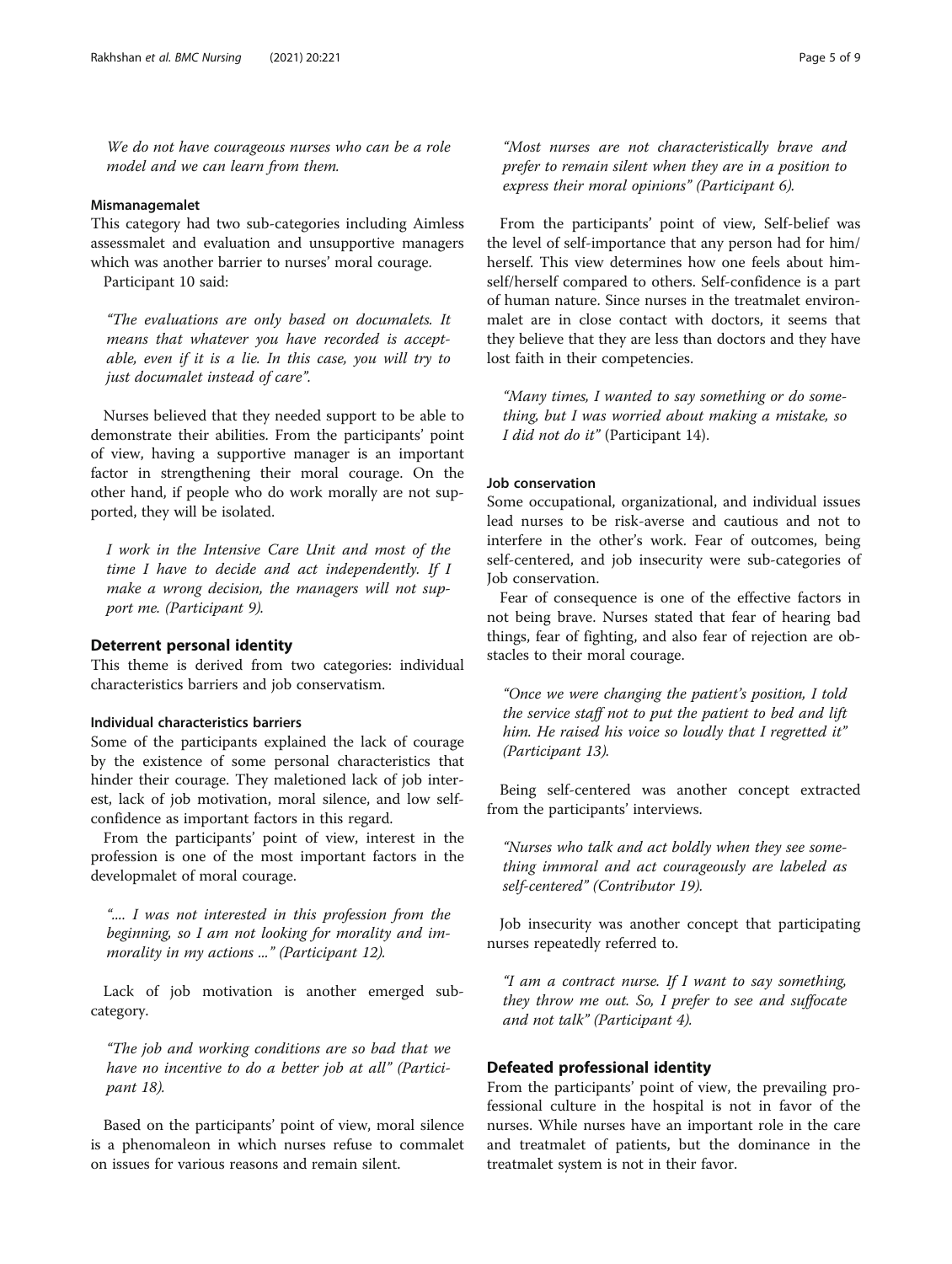Physician paternalism and damaged professional identity were the main categories of this theme.

#### Physician paternalism

Physician paternalism includes two sub-categories: Doctors who think they know everything and the concentration of power in medicine.

According to nurses, the culture of their work environmalet is such that doctors think only they have science and knowledge and academic literacy.

"Whenever nurses want to say something or in immoral situations, we want to share our opinion, doctors said you do not know what you are talking about, I am a doctor and I know what is right and what is wrong" (Participant 5).

The nurses also acknowledged that in the hospital environmalet, doctors have absolute power and no one has the right to protest.

"Once a problem happened for a patient. The doctor and I argued about it. I was right, but he told me that you should do everything I say and I should say who should do what" (Participant 11).

#### Damaged professional identity

Professional identity is a type of social identity that includes gaining a deep insight into professional performance and creating professional ideals and values. Participants expressed that their professional identity is damaged in the hospital environmalet. Professional dependency, professional powerless and defective professional status were maletioned as the causes.

Professional dependency in nursing means that nurses in many organizations work in a dominant environmalet and this reduces their ability to develop their capabilities due to lack of independence and high dependency.

"I really cannot make a decision alone because I have no independence and I have to get permission from a doctor for anything" (Participant 18).

Professional powerless is another sub-category of distorted professional identity. Participant 12 said, "We have practically no power in the hospital we are nobody".

In line with the Damaged Professional identity, study participants stated that one of the most important factors in the developmalet of moral courage is the attention of physicians, managers, and others to their professional status. They acknowledged that the nursing profession should be respected. They also stated that nursing is a very important and fundamaletal part of the health system and we can be successful in treatmalet

when other professions see nursing as a valuable profession.

"We have virtually no place in the hospital, we have to do a series of low-level jobs, which degrades our profession" (Participant 2).

#### **Discussion**

This study aimed to explain the barriers to the formation of moral courage in nurses. The findings of the present study showed that organizational failure, deterrent personal identity, and defeated professional identity are the barriers to moral courage.

Behaviors and ethical decisions of employees and organizational strategies can affect the ethical behavior of nurses. One of the important goals of hospitals is patient satisfaction, which is achieved through the observance of ethical aspects of practice. In this study, the organization played a deterrent role in moral courage. Therefore, it fails to achieve the goal, which is the implemaletation of moral decisions. Organizational failure means that the organization failed in performing some of its functions or achieving some of its goals [\[37](#page-7-0)]. The results of a qualitative study conducted to identify the factors affecting the professional ethics of Iranian nurses reported organizational precondition, support systems, education, and cultural developmalet as effective factors on professional ethics [\[38](#page-7-0)]. According to Rest theory, moral courage is one of the components of professional ethics [[7\]](#page-7-0). The results of a qualitative study showed that organizational culture including hospital managers inattention to ethical aspects and punishmalet of nurses after moral action caused moral neutralization [[39\]](#page-7-0).

The results of previous studies indicate that organizational barriers such as lack of sufficient time, lack of support from managers, and inappropriate organizational rules make the implemaletation of ethical decisions difficult or even impossible for nurses [\[20](#page-7-0), [40](#page-7-0)–[42](#page-7-0)]. Moral courage is essential for compassionate care [\[43\]](#page-7-0). In a qualitative study, nurses' experiences showed that healthcare organizations do not support compassionate care [\[44](#page-7-0)]. The repressive environmalet, ignoring the ethical aspects of practice, the unethical climate of the organization, and the organizational culture prevent the formation of nurses' moral courage [[34\]](#page-7-0).

In addition to the organization as an external factor, internal factors and deterrent personal identity are other barriers to moral courage identified in the present study. The nurses who participated in the study stated that lack of interest in the profession, lack of job motivation, moral silence, lack of self-confidence, self-centeredness, fear of consequences, and lack of job security obstruct the developmalet of moral courage. In this regard, the results of Ebrahim Abadi's study showed that job insecurity is a barrier to courageous behaviors [[45\]](#page-7-0). Escolar-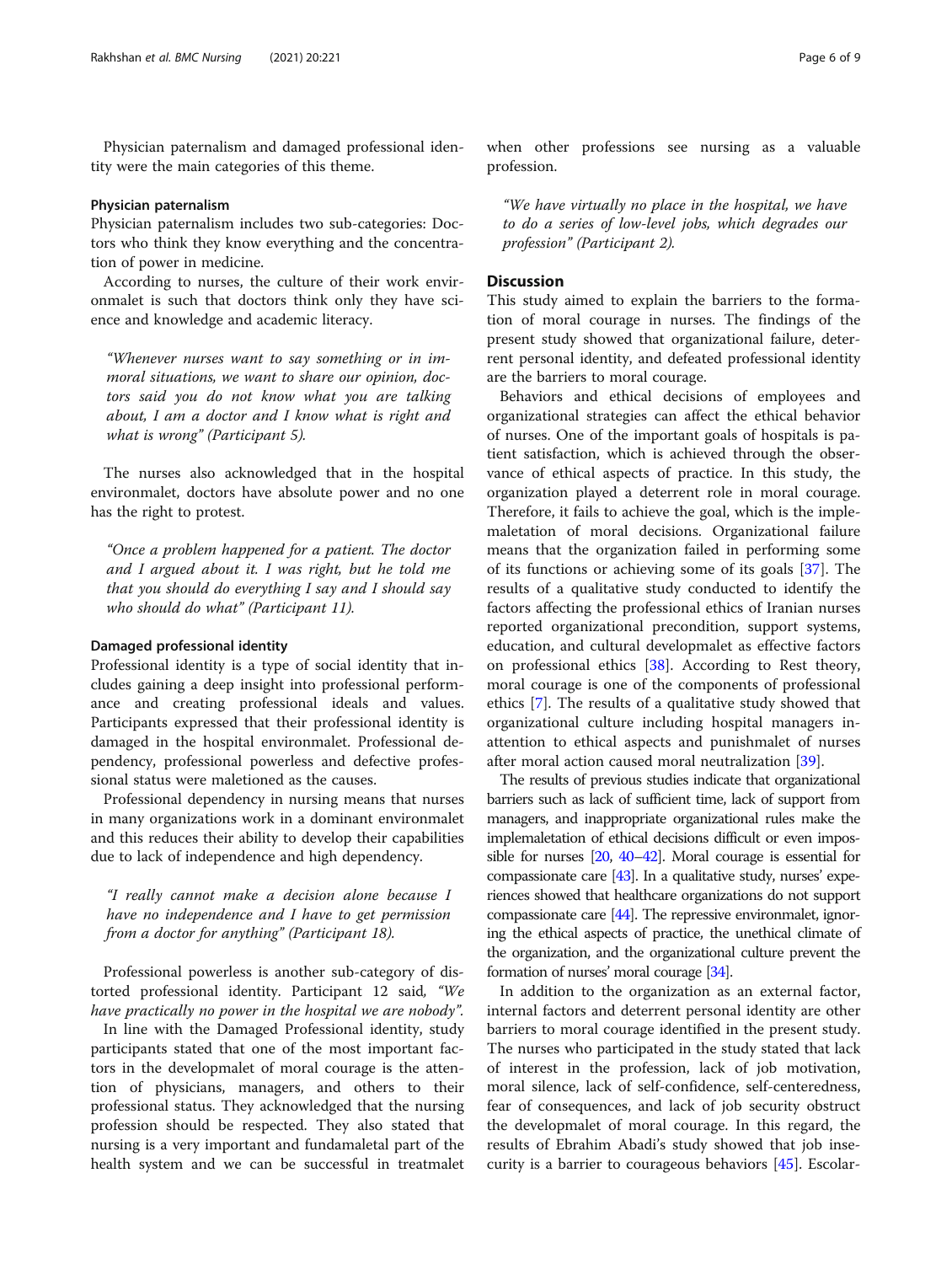Chua stated that stress and anxiety reduce courageous behaviors in nurses [\[46\]](#page-7-0). Murray reported that fear of social isolation and a sense of rejection in the organization as factors affecting nurses' moral courage [[21\]](#page-7-0). Our results were in line with the existing literature that showed imagining the outcome of the work and the consequences of the action reduce the courage of doing moral action. It seems that to reduce the effect of this factor in nurses there is a need for more support from the managemalet system, increasing job security and encouraging the ethical behaviors of individuals by the organization.

Professional culture does play a crucial role in promoting ethical behavior. Professional identity is a set of cultural values and practices that are embedded in the culture of organizations [\[47](#page-7-0)]. Evidence showed that in the years of war between Iran and Iraq the nursing professional culture was different and while nurses felt threatened by enemy attacks during caring for warwounded, they endured difficult situations and threats, they bravely cared for the wounded Iranians and even the wounded of the enemy.

Medicalism [[48](#page-8-0), [49](#page-8-0)], lack of professional independence, lack of professional power, insufficient selfconfidence, and the duality of respect and value [[44\]](#page-7-0) are dominant in the professional culture of the Iranian nursing community. Lack of power reduces the nurse's ability to make decisions and implemalet ethical measures [[50\]](#page-8-0). Sadoughi (2016) in a qualitative study reported that the lack of professional power and medical power as obstacles to moral courage [\[34\]](#page-7-0) The results of some previous studies are in line with the present study, the lack of professional independence, lack of professional power, and the status of defective professions have been identified as distorted professional identities. The results of a qualitative study showed that impaired professional identity is a preventive factor to moral care learning and reduces the nurse's motivation for quality care [\[51\]](#page-8-0).

#### Limitations

However, the findings of the present study help explain the barriers to nurses' moral courage, but it has its limitations. For example, due to the Covid-19 pandemic, it was not possible to conduct face-to-face interviews at all, observations, or focus groups to generate data.

#### Conclusion

The results of this study showed that the barriers to forming moral courage in nurses including inadequacy, organizational, and defeated professional culture and individual identity were deterrents. Barriers to moral courage can be divided into two general categories: external and internal barriers. It considered the environmalet of deterrence, mismanagemalet, medicalism, distorted

professional identity as external barriers, and the individual characteristics of deterrent and occupational conservatism as internal. The organization can encourage nurses to courageously implemalet their ethical decisions by applying supportive strategies such as giving importance and power to the nurse, using the correct evaluation criteria, and appreciating the ethical performance of nurses.

In the present study, the barriers to ethical courage from the perspective of employed nurses were explained. An important perspective in the findings was that of the managers. Therefore, it is suggested that in future research, the barriers to moral courage should be examined in depth. It is also suggested that similar research be conducted in other cultures, as nurses' perceptions of barriers to moral courage may differ in different cultures.

#### Abbreviations

CCU: Coronary Care Unit; ICU: Intensive Care Unit; PICU: Pediatric Intensive care Unit; TICU: Trauma Intensive Care Unit

#### Acknowledgements

Hereby, the researchers of this study wish to express their gratitude to the deputy of research of Mazandaran University of medical science for approving and providing financial support for this research project and they also would like to appreciate the nurses who participated in this study.

#### Authors' contributions

NM and MR made substantial contributions to conception and design, made analysis and data interpretation, drafting the manuscript, and revising it critically for important intellectual content. HH and FH made data acquisition, drafting the manuscript, and revising it critically for important intellectual content. All authors read and approved the final manuscript.

#### Funding

This study was financially supported by the Research Vice-Chancellor of Mazandaran University of Medical Sciences (Grant No. 8064). The funders had no role in study design, data collection and analysis, decision to publish, or preparation of the manuscript.

#### Availability of data and materials

The datasets without any confidential information used and/or analyzed during the current study are available from the corresponding author on reasonable request.

#### Declarations

#### Ethics approval and consent to participate

The Ethics Committee of Mazandaran University of Medical Sciences approved the project (IR.MAZUMS.REC.1399.8064). Before each interview, the purpose of the study was explained to the participants. The researcher assures them that their information will be confidential. Informed written consent was obtained from them for participation in the study and recording of their voices. They were told that they could leave the study whenever they wished. The time of the interview was determined based on the participants' desire. Their anonymity was preserved in all stages of the research.

#### Consent for publication

Not applicable.

#### Competing interests

There are no known conflicts of interest for any of the authors of this manuscript that would interfere with the integrity of this research.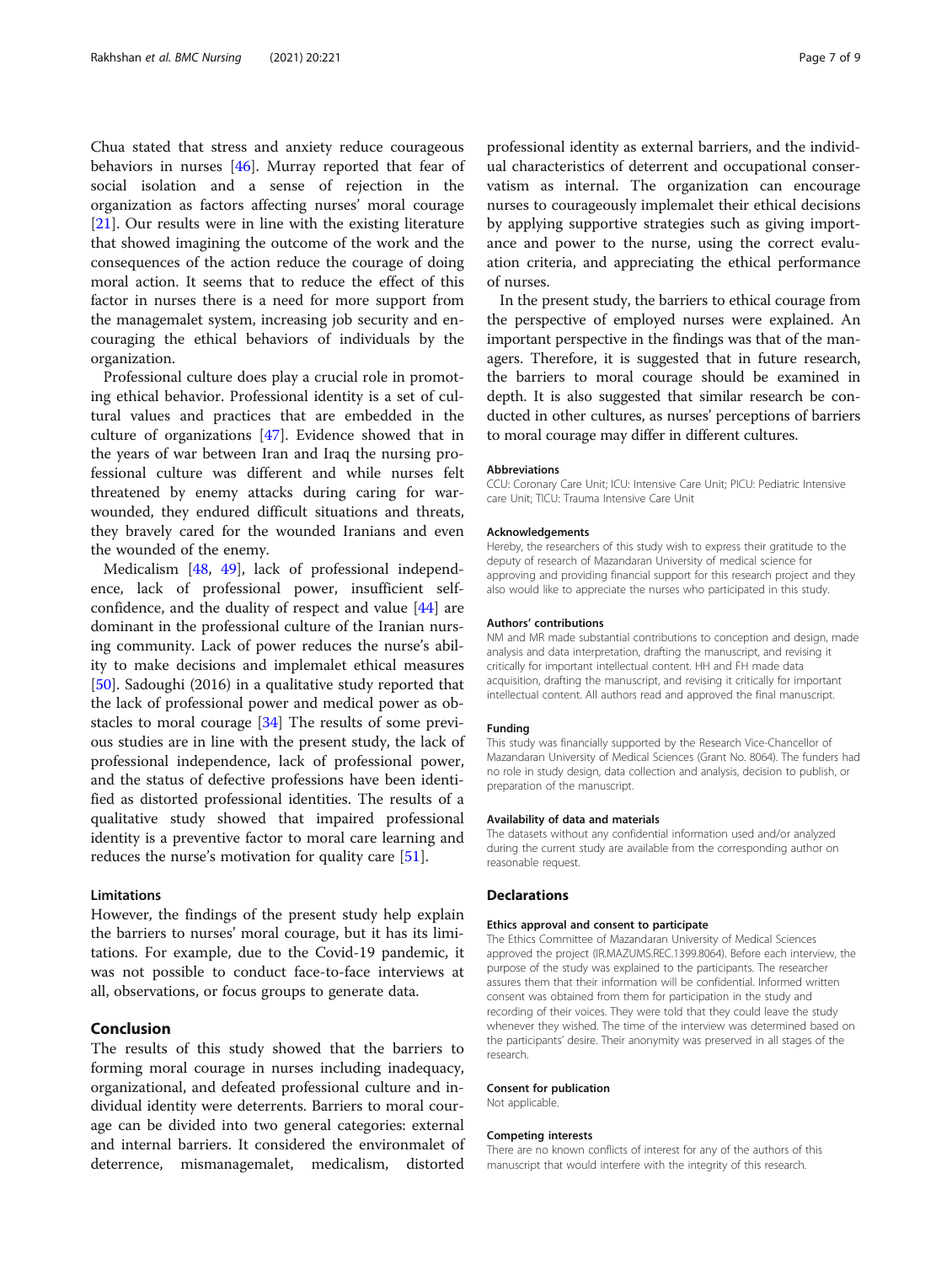#### <span id="page-7-0"></span>Author details

<sup>1</sup> Community Based Psychiatric Care Research Center, Departmalet of Medical-Surgical Nursing, Shiraz University of Medical Sciences, Shiraz, Iran. <sup>2</sup> Departmalet of Nursing, Amol Faculty of Nursing and Midwifery, Mazandaran University of Medical Science, Sari, Iran. <sup>3</sup>Departmalet of Nursing, Lahijan Branch, Islamic Azad University, Lahijan, Iran, Iran. <sup>4</sup>Community Based Psychiatric Care Research Center, Shiraz University of Medical Sciences, Shiraz, Iran.

#### Received: 20 December 2020 Accepted: 4 October 2021 Published online: 06 November 2021

#### References

- 1. Sorokin P, Actis AM, Outomuro D. Health care ethics committees: from great dilemmas to new challenges. Revista Bioética. 2016;24(1):91–7. [https://](https://doi.org/10.1590/1983-80422016241110) [doi.org/10.1590/1983-80422016241110.](https://doi.org/10.1590/1983-80422016241110)
- 2. Freund T, Everett C, Griffiths P, Hudon C, Naccarella L, Laurant M. Skill mix, roles and remuneration in the primary care workforce: who are the healthcare professionals in the primary care teams across the world? Int J Nurs Stud. 2015;52(3):727–43. <https://doi.org/10.1016/j.ijnurstu.2014.11.014>.
- 3. Oldland E, Botti M, Hutchinson AM, Redley B. A framework of nurses' responsibilities for quality healthcare—exploration of content validity. Collegian. 2020;27(2):150–63. <https://doi.org/10.1016/j.colegn.2019.07.007>.
- 4. Harrison JD, Logar T, Le P, Glass M. What are the ethical issues facing global-health trainees working overseas? A multi-professional qualitative study. Healthcare. 2016;4(3):43. <https://doi.org/10.3390/healthcare4030043>.
- 5. Mahdaviseresht R, Atashzadeh-Shoorideh F, Borhani F. Correlation between moral sensitivity and moral courage in nurses of selected hospitals affiliated to Tabriz University of Medical Sciences in 2014. Iran J Med Ethics Hist Med. 2015;8:27–39.
- 6. Hawkins SF, Morse J. The praxis of courage as a foundation for care. J Nurs Scholarsh. 2014;46(4):263–70. <https://doi.org/10.1111/jnu.12077>.
- 7. Toiviainen L. Florence Nightingale's moral courage: A book review of mark Bostridge's Florence nightingale. Moral Saints and Moral Exemplars: Emerald Group Publishing Limited; 2013.
- 8. Numminen O, Katajisto J, Leino-Kilpi H. Developmalet and validation of nurses' moral courage scale. Nurs Ethics. 2019;26(7-8):2438–55. [https://doi.](https://doi.org/10.1177/0969733018791325) [org/10.1177/0969733018791325.](https://doi.org/10.1177/0969733018791325)
- Hamric AB, Arras JD, Mohrmann ME. Must we be courageous? Hast Cent Rep. 2015;45(3):33–40. [https://doi.org/10.1002/hast.449.](https://doi.org/10.1002/hast.449)
- 10. Numminen O, Repo H, Leino-Kilpi H. Moral courage in nursing: A concept analysis. Nurs Ethics. 2017;24(8):878–91. [https://doi.org/10.1177/096973301](https://doi.org/10.1177/0969733016634155) [6634155.](https://doi.org/10.1177/0969733016634155)
- 11. Lindh I-B, Barbosa Da Silva A, Berg A, Severinsson E. Courage and nursing practice: A theoretical analysis. Nurs Ethics. 2010;17(5):551–65. [https://doi.](https://doi.org/10.1177/0969733010369475) [org/10.1177/0969733010369475.](https://doi.org/10.1177/0969733010369475)
- 12. Fry, S., Veatch, R. M., Taylor, C. & Taylor, C. R. 2010. Case studies in nursing ethics, Jones & Bartlett Learning.
- 13. Hoseini M, Ebadi M, Farsi Z. The effect of ethical motivational program on nurses' moral courage in Mashhad's military hospitals. J Mil Med. 2019;21: 410–7.
- 14. Lachance C. Tough decisions, Lots of Uncertainties: Moral Courage as a Strategy to Ease Moral Distress. Can J Crit Care Nurs. 2017;28.
- 15. Taraz Z, Loghmani L, Abbaszadeh A, Ahmadi F, Safavibiat Z, Borhani F. The relationship between ethical climate of hospital and moral courage of nursing staff. Electron J Gen Med. 2019;16.
- 16. Woods M. Beyond moral distress: preserving the ethical integrity of nurses. Nurs Ethics. 2014;21(2):127–8. [https://doi.org/10.1177/0969733013512741.](https://doi.org/10.1177/0969733013512741)
- 17. Dinndorf-Hogenson GA. Moral courage in practice: implications for patient safety. J Nurs Regul. 2015;6(2):10–6. [https://doi.org/10.1016/S2155-8256\(15\)3](https://doi.org/10.1016/S2155-8256(15)30381-1) [0381-1.](https://doi.org/10.1016/S2155-8256(15)30381-1)
- 18. Lamiani G, Borghi L, Argentero P. When healthcare professionals cannot do the right thing: A systematic review of moral distress and its correlates. J Health Psychol. 2017;22(1):51–67. <https://doi.org/10.1177/1359105315595120>.
- 19. Sekerka LE, Bagozzi RP, Charnigo R. Facing ethical challenges in the workplace: conceptualizing and measuring professional moral courage. J Bus Ethics. 2009;89(4):565–79. [https://doi.org/10.1007/s10551-008-0017-5.](https://doi.org/10.1007/s10551-008-0017-5)
- 20. dos Santos RP, Garros D, Carnevale F. Difficult decisions in pediatric practice and moral distress in the intensive care unit. Revista Brasileira de Terapia Intensiva. 2018;30:226.
- 21. Murray JS. Moral courage in healthcare: acting ethically even in the presence of risk. Online J Issues Nurs. 2010;15.
- 22. Aminizadeh M, Arab M, Mehdipour R. Relationship moral courage to moral distress in nurses the intensive care unit. Iran J Med Ethics Hist Med. 2017; 10:131–40.
- 23. Taghaddosi M, Kashani Nejad AA, Alipoor Z. Investigate the relationship between attitude and practical Commitmalet to prayer with moral courage in nurses working in Kashan University of Medical Sciences, 2019. KAUMS J(FEYZ). 2020.
- 24. Suhonen R, Stolt M, Virtanen H, Leino-Kilpi H. Organizational ethics: a literature review. Nurs Ethics. 2011;18(3):285–303. [https://doi.org/10.1177/](https://doi.org/10.1177/0969733011401123) [0969733011401123](https://doi.org/10.1177/0969733011401123).
- 25. Escolar-Chua RL. Moral sensitivity, moral distress, and moral courage among baccalaureate Filipino nursing students. Nurs Ethics. 2018;25(4):458–69. [https://doi.org/10.1177/0969733016654317.](https://doi.org/10.1177/0969733016654317)
- 26. Gallagher A. Moral distress and moral courage in everyday nursing practice. Online J Issues Nurs. 2011;16.
- 27. Lachman V. Doing the right thing: pathways to moral courage. Am Nurse Today. 2012;7:24–9.
- 28. Mohammadi S, Borhani F, Roshanzadeh M. Relationship between moral distress and moral courage in nurses. Iran J Med Ethics Hist Med. 2014;7.
- 29. Watson SF. Courage and caring: step up to your next level of nursing excellence. Patient Care Manag. 2003;19(4):4–6.
- 30. Grove SK, Gray JR. Understanding nursing research E-book: building an evidence-based practice: Elsevier Health Sciences; 2018.
- 31. Lobiondo-Wood, G., Haber, J., Cameron, C. & Singh, M. 2017. Nursing research in Canada-E-book: methods, critical appraisal, and utilization, Elsevier Health Sciences.
- 32. Speziale HS, Streubert HJ, Carpenter DR. Qualitative research in nursing: advancing the humanistic imperative: Lippincott Williams & Wilkins; 2011.
- 33. Polit DF, Beck CT. Study guide for essentials of nursing research: appraising evidence for nursing practice: Wolters Kluwer; 2017.
- 34. Sadooghiasl A, Parvizy S, Ebadi A. Concept analysis of moral courage in nursing: A hybrid model. Nurs Ethics. 2016;25:6–19.
- 35. Graneheim UH, Lundman B. Qualitative content analysis in nursing research: concepts, procedures and measures to achieve trustworthiness. Nurse Educ Today. 2004;24(2):105–12. [https://doi.org/10.1016/j.nedt.2003.10.001.](https://doi.org/10.1016/j.nedt.2003.10.001)
- 36. Lincoln YS, Guba EG. Naturalistic inquiry. In: Naturalistic inquiry. Newberry Park. CA: Sage; 1985.
- 37. Habersang S, Küberling-Jost J, Reihlen M, Seckler C. A process perspective on organizational failure: A qualitative meta-analysis. J Manag Stud. 2019;56: 19–56.
- 38. Dehghani A, Mosalanejad L, Dehghan-Nayeri N. Factors affecting professional ethics in nursing practice in Iran: a qualitative study. BMC Med Ethics. 2015;16(1):61. [https://doi.org/10.1186/s12910-015-0048-2.](https://doi.org/10.1186/s12910-015-0048-2)
- 39. Hakimi H, Joolaee S, Farahani MA, Rodney P, Ranjbar H. Moral neutralization: nurses' evolution in unethical climate workplaces. BMC Med Ethics. 2020;21:1–10.
- 40. Atashzadeh Shoorideh F, Ashktorab T, Yaghmaei F. The experience of moral distress in ICU nurses: A qualitative study. Daneshvar. 2011;19:79–92.
- 41. Mousazadeh S, Yektatalab S, Momalenasab M, Parvizy S. Job satisfaction challenges of nurses in the intensive care unit: A qualitative study. Risk Manag Healthc Policy. 2019;12:233–42. [https://doi.org/10.2147/RMHP.S21](https://doi.org/10.2147/RMHP.S218112) [8112](https://doi.org/10.2147/RMHP.S218112).
- 42. Ranjbar H, Joolaee S, Vedadhir A, Abbasszadeh A, Bernstein C. An evolutionary route for the moral developmalet of nursing students: a constructivist grounded theory. J Nurs Res. 2018;26(3):158–67. [https://doi.](https://doi.org/10.1097/jnr.0000000000000224) [org/10.1097/jnr.0000000000000224](https://doi.org/10.1097/jnr.0000000000000224).
- 43. Curtis K. Learning the requiremalets for compassionate practice: student vulnerability and courage. Nurs Ethics. 2013;21:210–23.
- 44. Valizadeh S, Fallahi Khoshknab M, Mohammadi E, Ebrahimi H, Arshadi Bostanabad M. Nurse's perception from barriers to empowermalet: a qualitative research. J Urmia Nurs Midwifery Fac. 2015;12:1128–38.
- 45. Ebrahim Abadi N, Rahimzadeh M, Omidi A, Farahani F, Malekyan L, Jalayer F. The relationship between moral courage and quality of work life among nursing staff in Bam hospitals. J Adv Pharm Educ. 2020;10:6.
- 46. Escolar-Chua RL. Moral sensitivity, moral distress, and moral courage among baccalaureate Filipino nursing students. Nurs Ethics. 2016;25:458–69.
- 47. Bloor G, Dawson P. Understanding professional culture in organizational context. Organ Stud. 1994;15(2):275–95. [https://doi.org/10.1177/0170840694](https://doi.org/10.1177/017084069401500205) [01500205](https://doi.org/10.1177/017084069401500205).